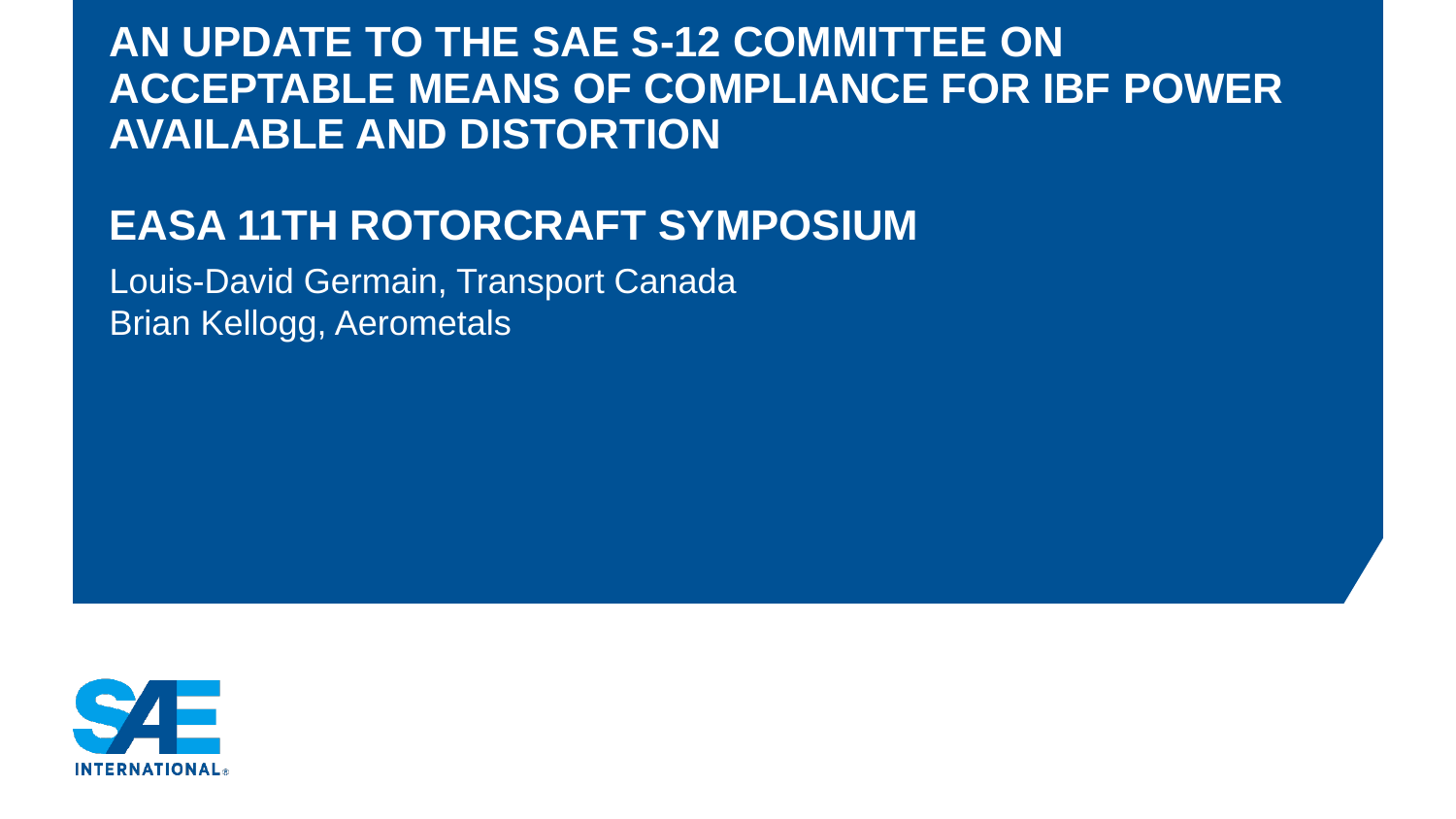# **Agenda**

Inlet Barrier Filters (IBF): Main Concepts The SAE S-12 Committee SAE ARP6912 Document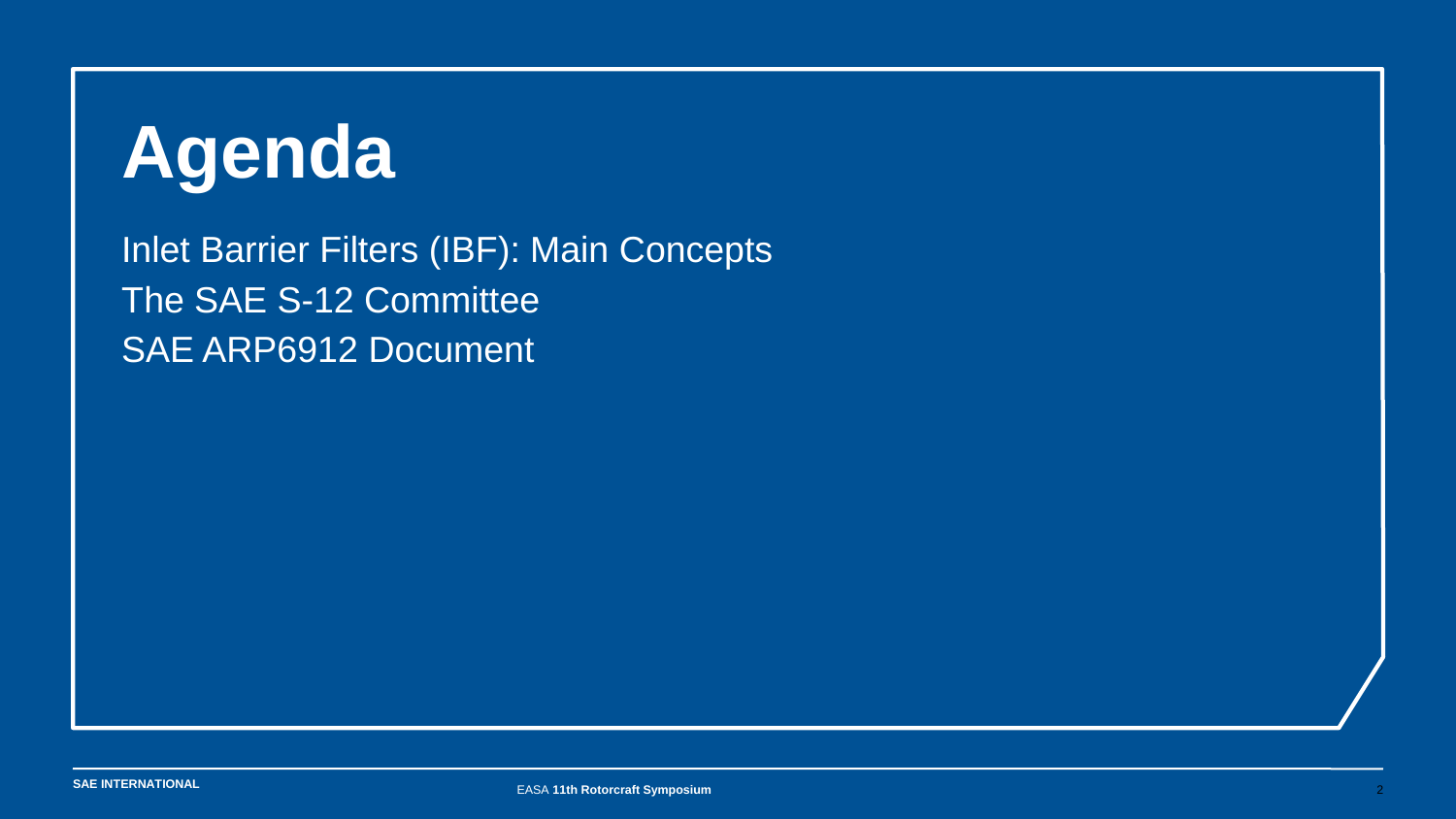## **Inlet Barrier Filter - Overview**



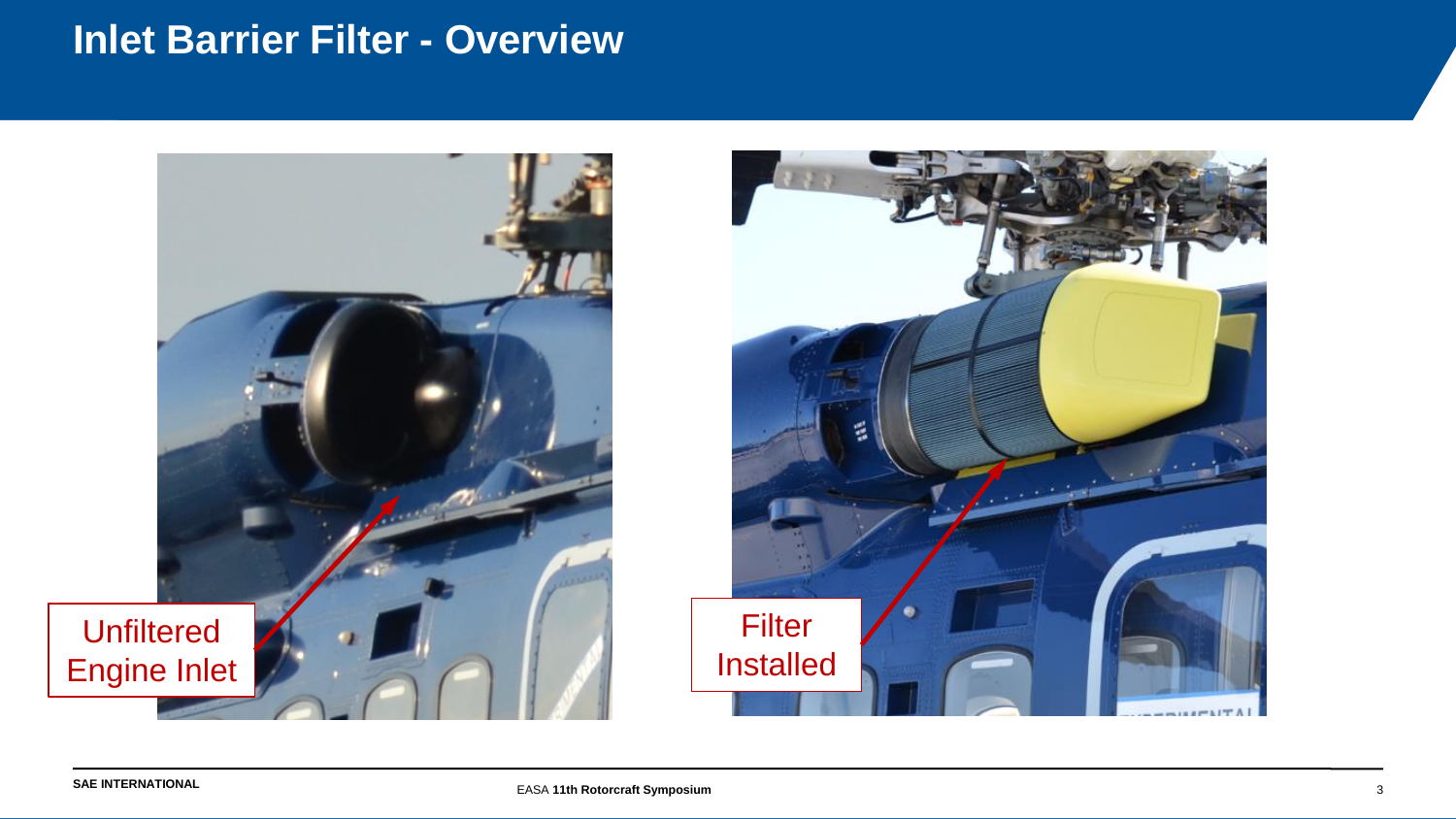## **Inlet Barrier Filter - Overview**

Description:

- Most common filters are pleated and oil impregnated design, resulting in filtration of 99% of the contaminants.
- Air into the engine is forced to go though the filter media.
- As the filter collects sand, dirt, and debris, it impedes the airflow, creating a pressure differential.

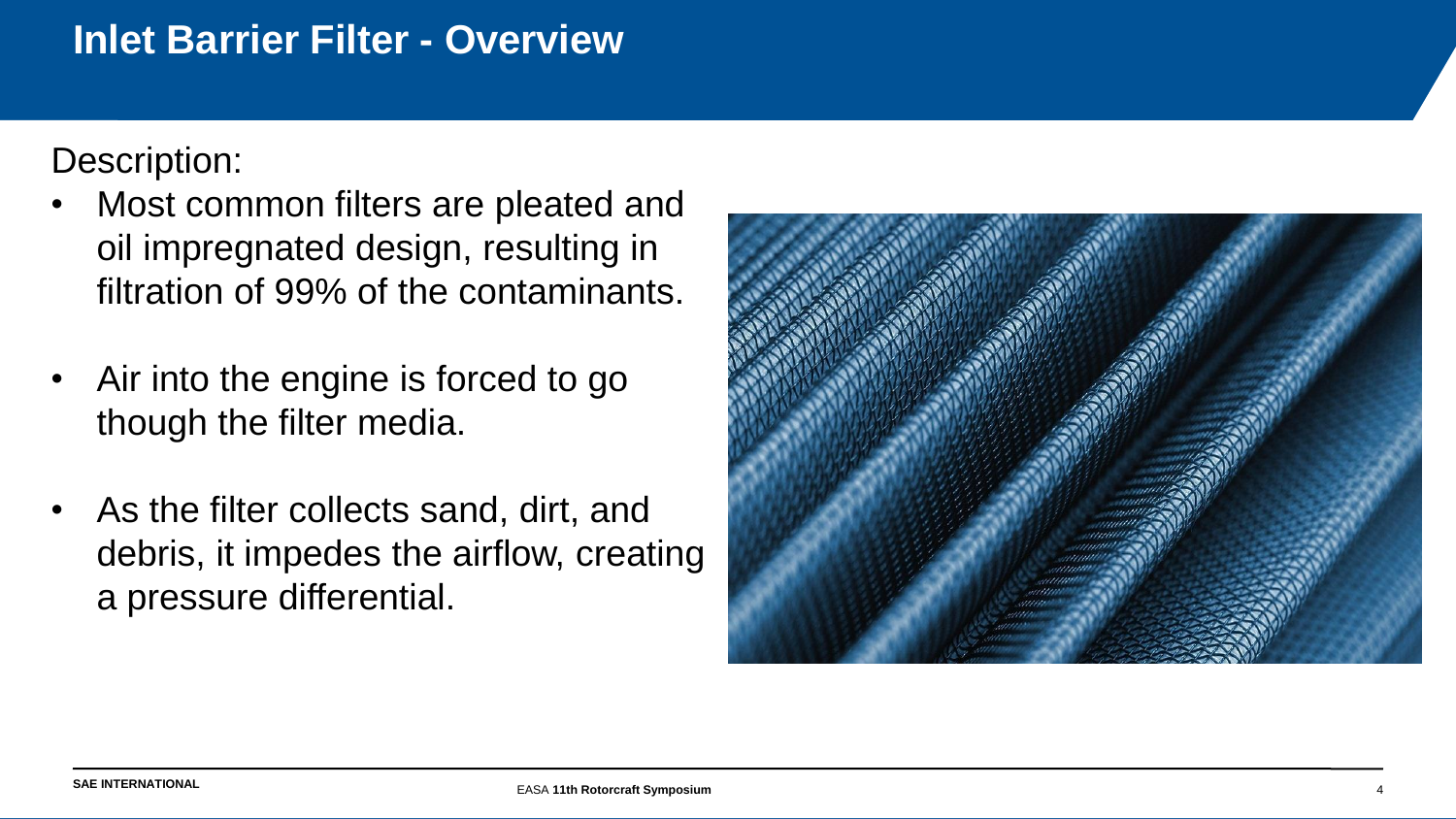- A differential pressure switch or transducer is used to monitor the pressure drop across the media.
- Some designs provide real time filter blockage levels using a monitor, other designs provide indication once a threshold pressure differential value is obtained.

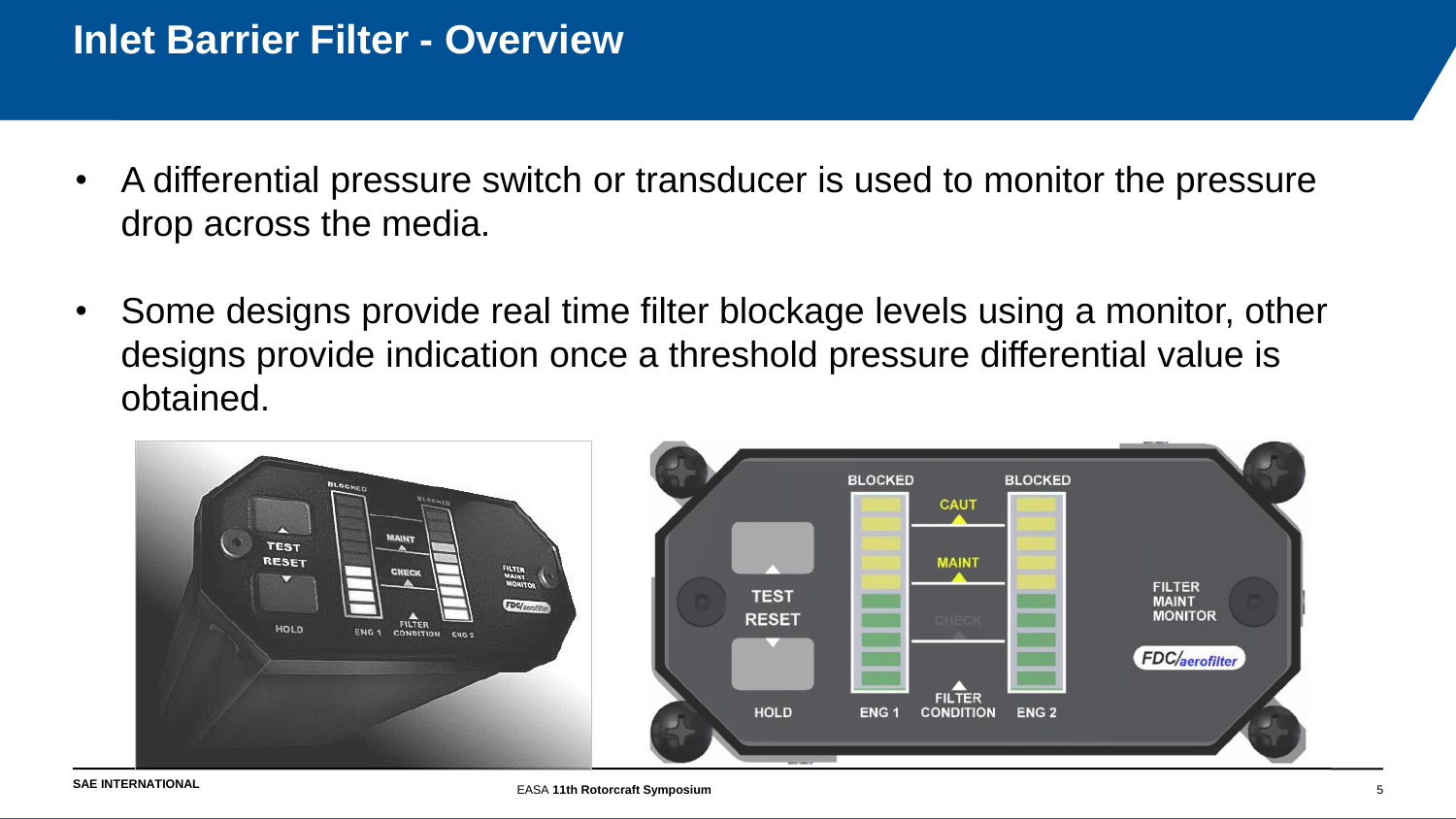#### **Inlet Barrier Filter - Overview**

- If the filter system includes an integral bypass door, the door can be opened, providing power recovery to the engine.
- Dirty filters can be washed and re-oiled restoring most of the clean filter engine performance.
- Most operators keep a standby filter set oiled and ready to swap out to minimize aircraft down time.

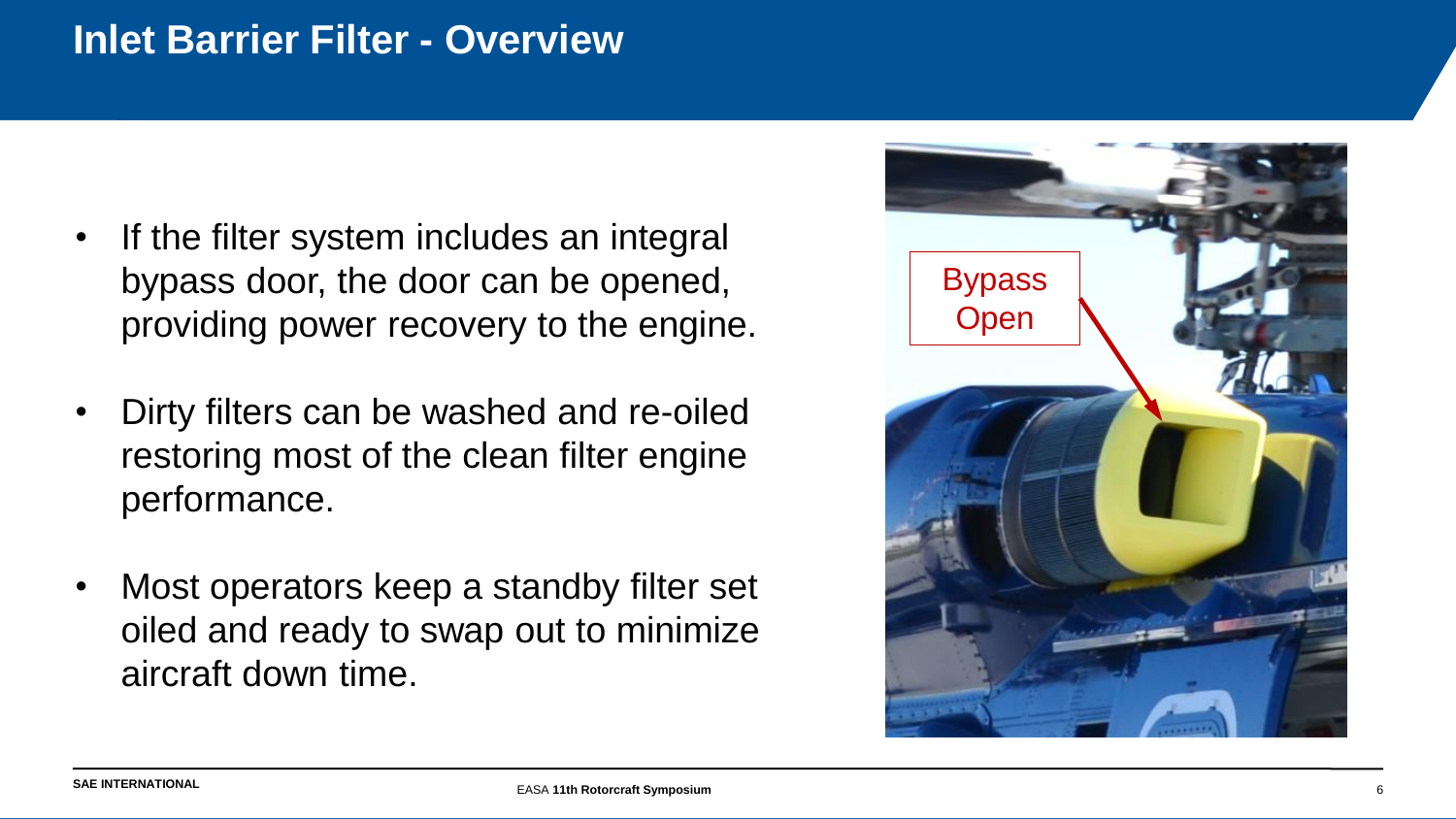# **Inlet Barrier Filter – In Operation**

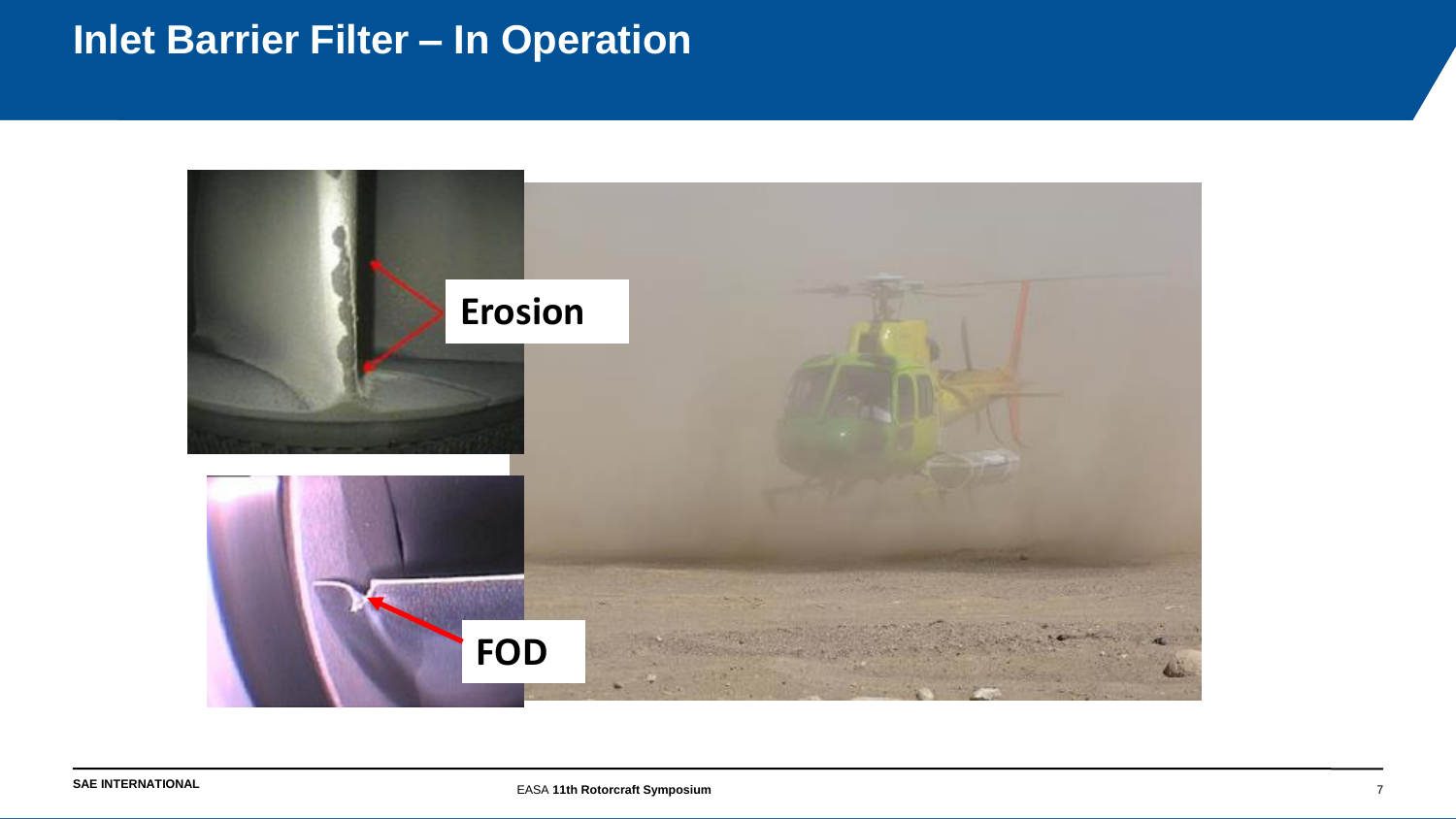## **Inlet Barrier Filter – In Operation**

#### **Hollow Shaft With Filter: 32g Dust Without Filter:**



#### **800 Hours**



#### **1500 Hours**

EASA **11th Rotorcraft Symposium** 8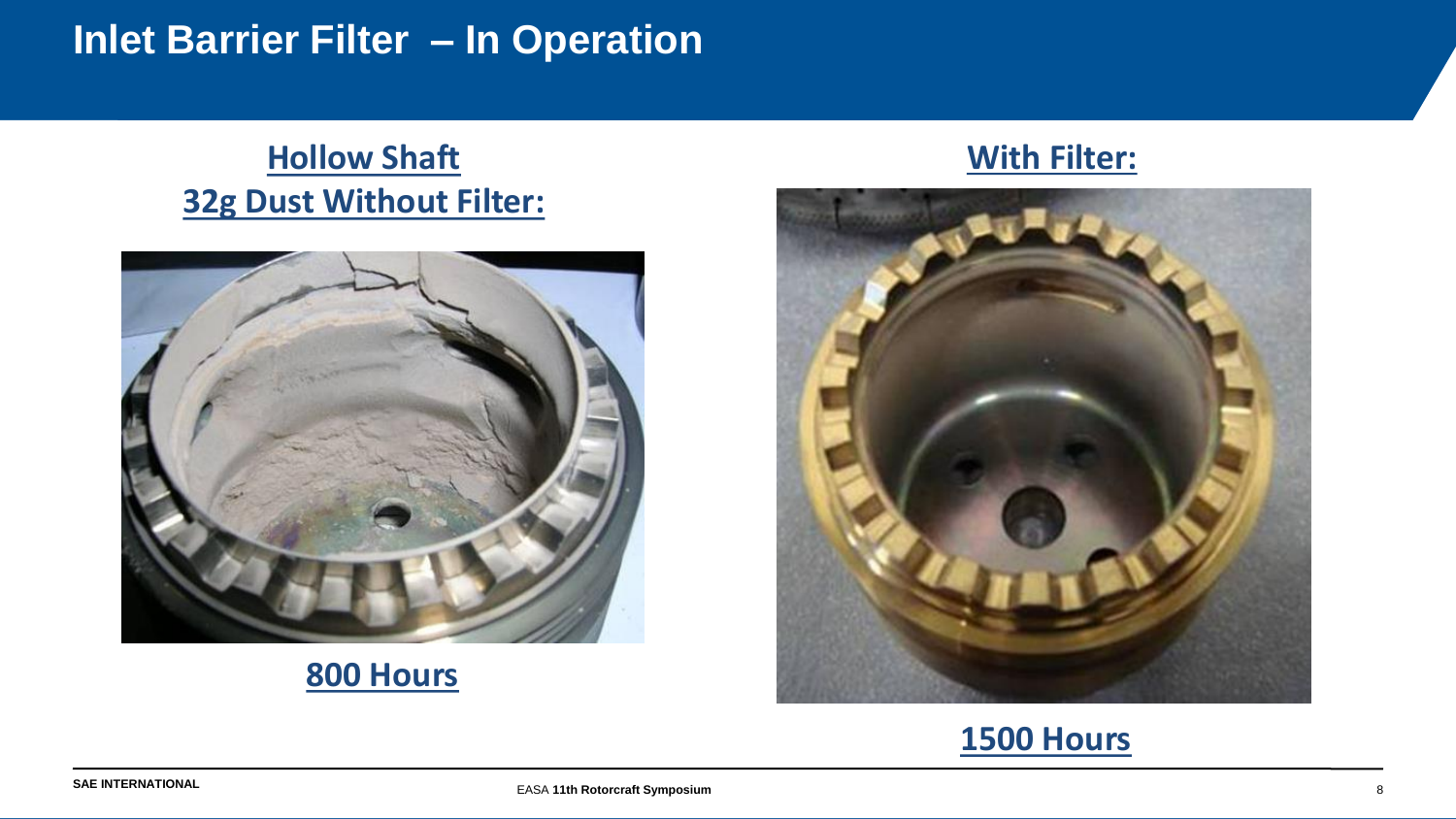#### **Effect on Power With a Filter Installed:**

- With a filter is installed, there is less engine power available. Depending on aircraft inlet, engine, and filter design, this amount varies (1% to 15%).
- As the contaminants are collected, and pressure differential increases, resulting in an engine power available reduction.
- When the filter is cleaned, the engine power available is restored to clean filter levels.
- This cycle is repeated until TBO.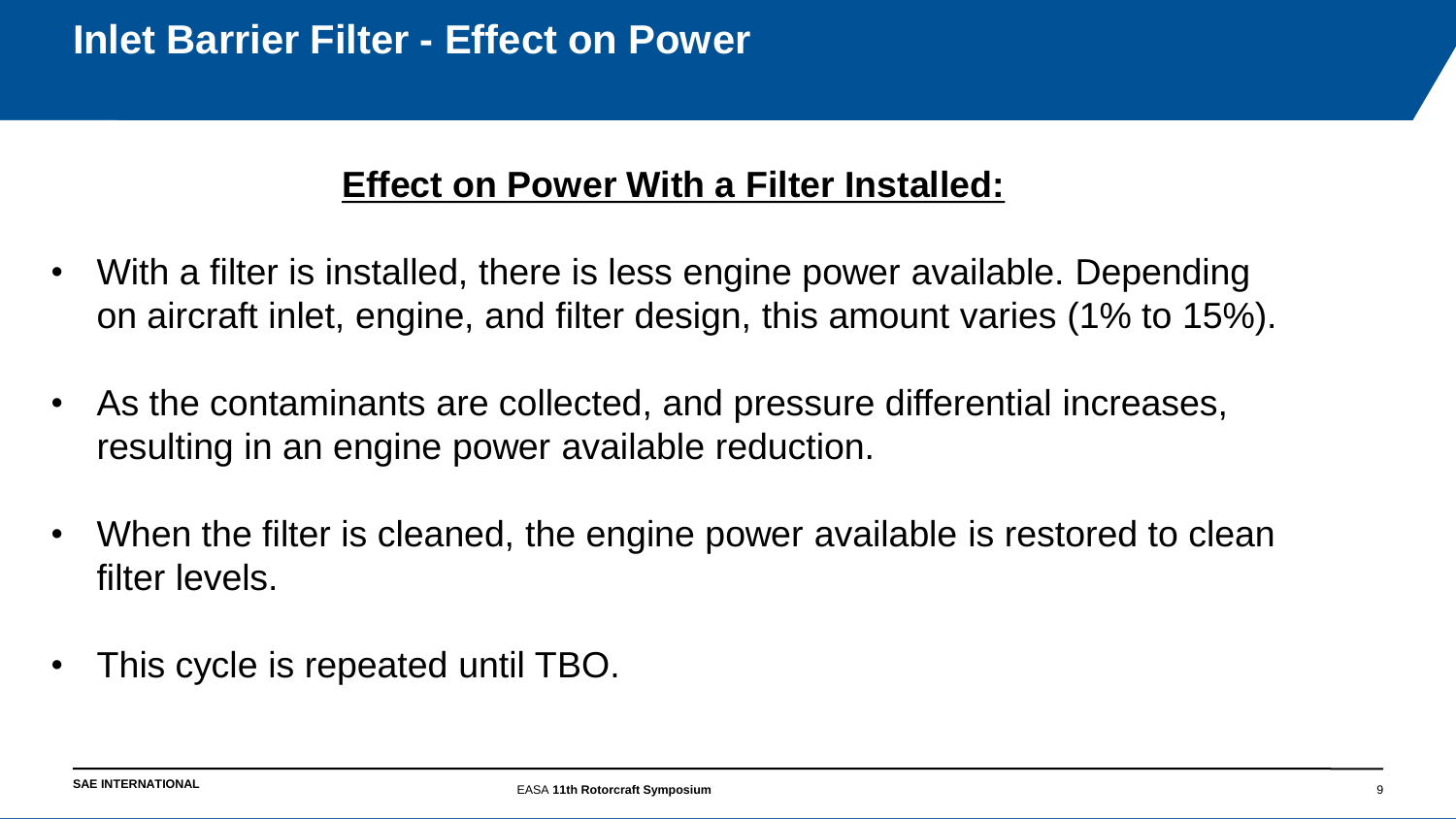## **Inlet Barrier Filter - Effect on Distortion**

- Addition of a filter can improve or worsen Distortion depending on aircraft and filter design, and therefore will need to be verified.
- Generally, installation of a filter dampens pulsing distortion caused by rotor blades. In engines sensitive to this, installation of the filter has resulted in improvements to engine power and performance.



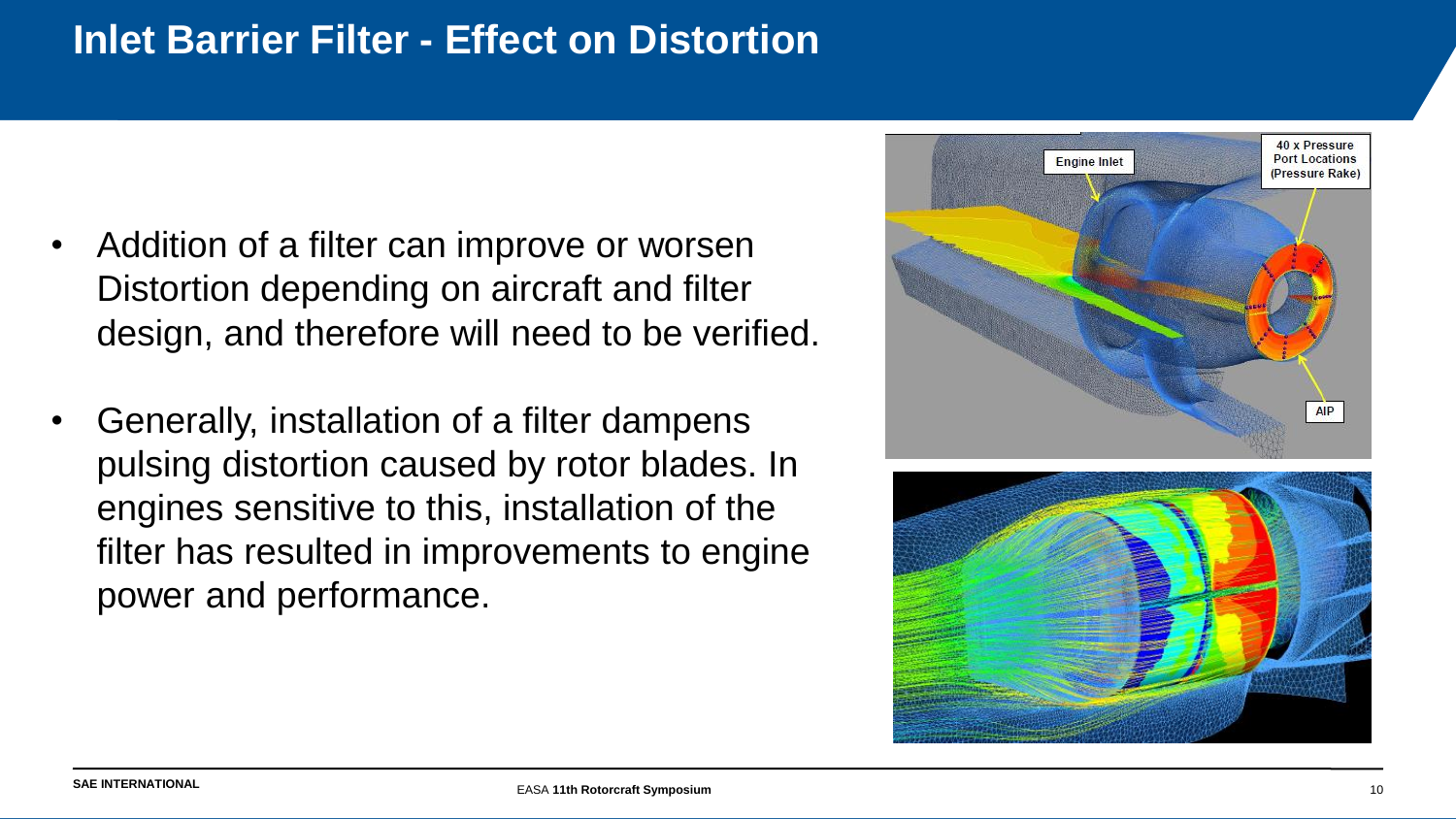## **SAE S-12 Committee**

- **SAE (Society of Automotive Engineers) was founded in 1905 by Andrew Riker and Henry Ford. Notables include Thomas Edison, Orville Wright…**
- **SAE International now has nearly 140 000 members.**
- **SAE S-12 (Rotorcraft Powerplant) is under the Aerospace Propulsion Systems Group.**
- **93 Members from Engine, Aircraft & Systems OEM, Government and Private aerospace industry members.**
- **S-12 maintains 32 documents (3 work in progress), some of them published as far as 1956.**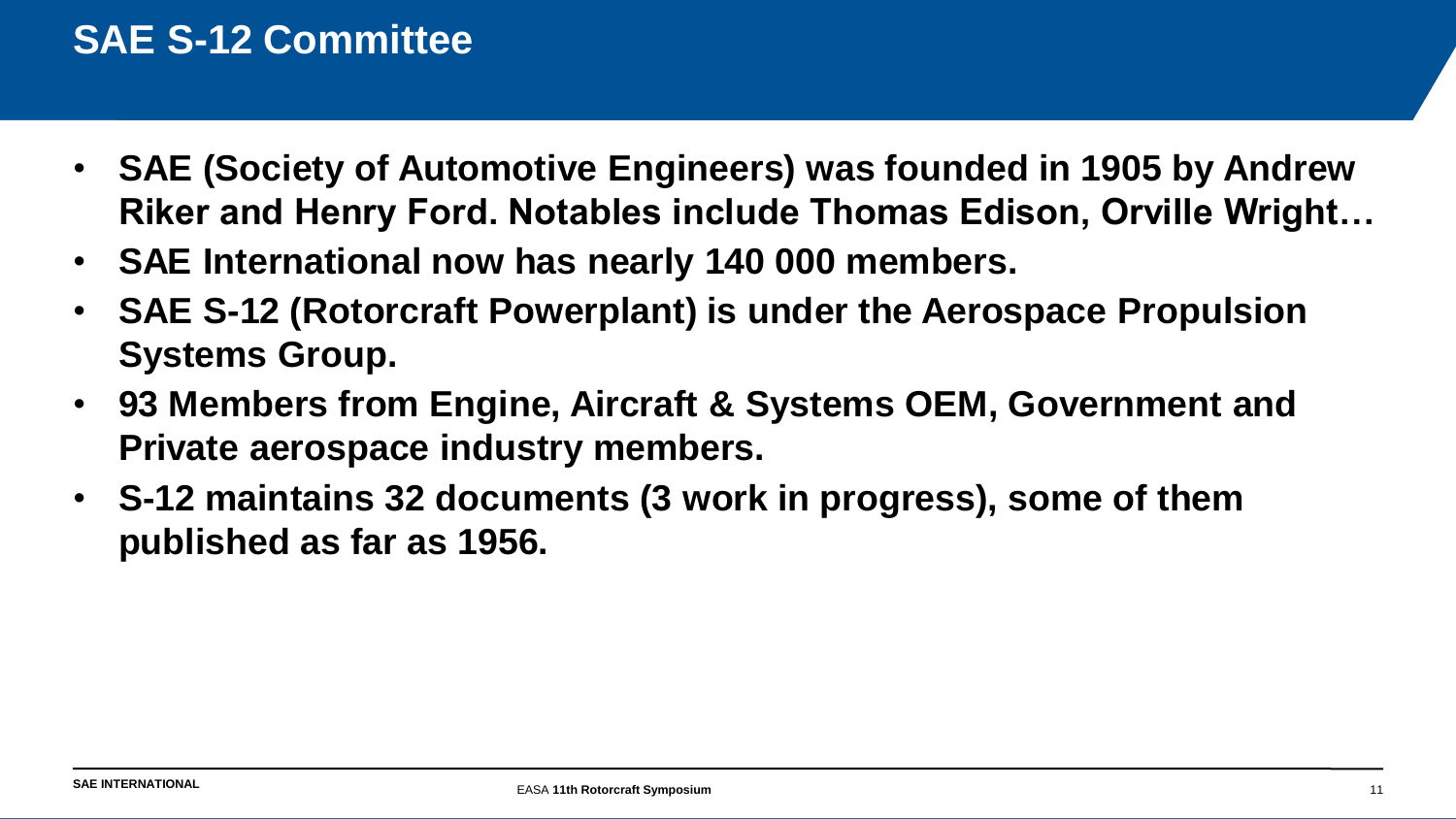#### **SAE S-12 Committee**

- **5 December 2016, the FAA requested that SAE forms a committee to create an ARP to :**
	- **provide means to substantiate that the IBF does not exceed distortion limits [ 14 CFR 27.901(c)(1) and 29.901(b)(1)(i)]; and**
	- **define means to determine and verify power available as affected by the IBF [14 CFR 27/29.45(c) and (f), and 29.59(a)(4)].**
- **The draft ARP6912 is named:**

*Substantiation of Power Available and Inlet Distortion Compliance for Rotorcraft Inlet Barrier Filter Installations.*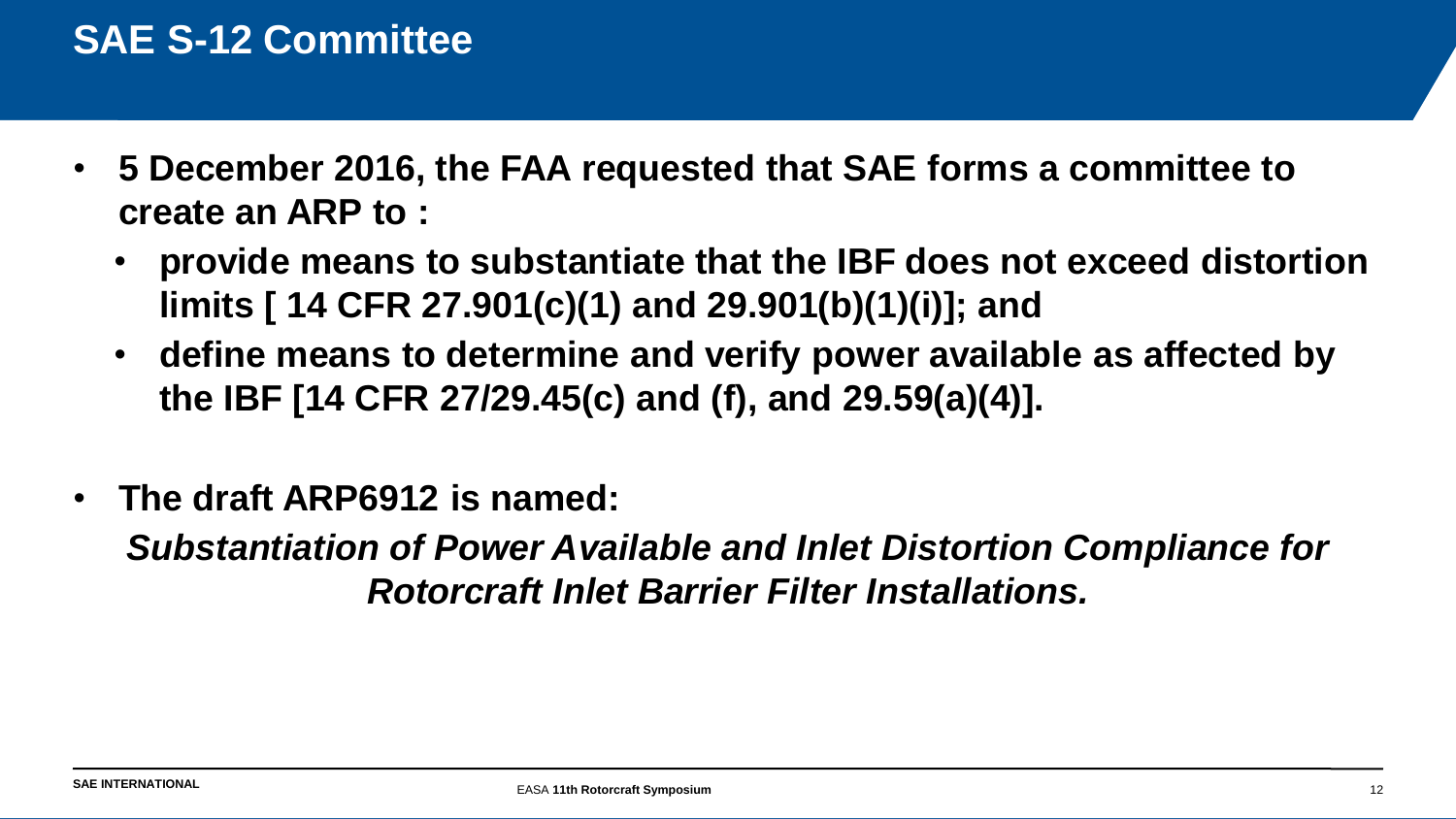## **SAE S-12 Committee**

- **20 March 2017, 20 members of the S-12 formed two sub-committees to start drafting the ARP6912.**
- **Each sub-committee includes specialists from these disciplines:** 
	- Powerplant
	- Engine
	- Airframe
	- Flight Test
- **Icing is out-of-scope**

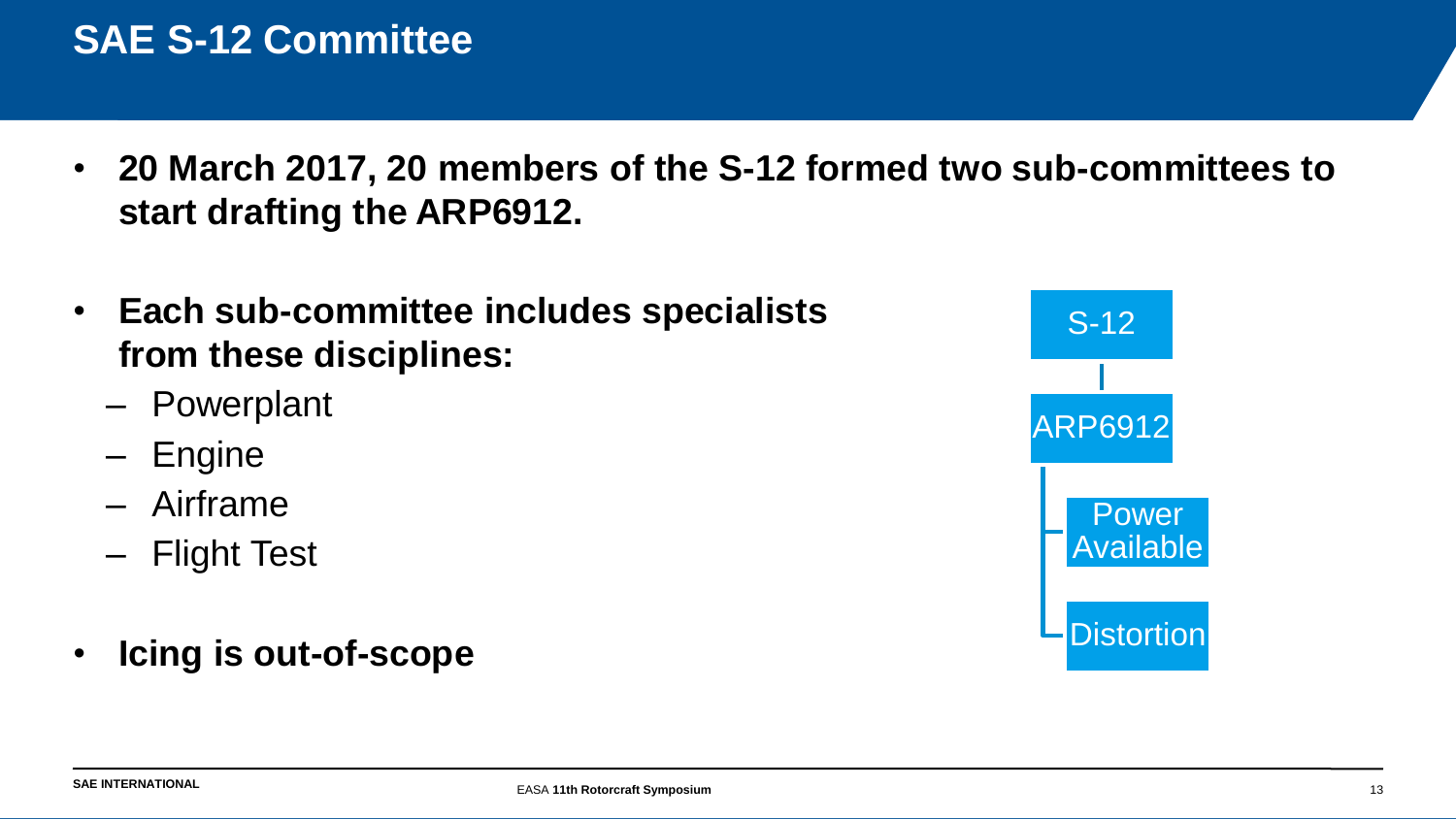#### **SAE ARP6912**

#### **SAE ARP6912 - SUBSTANTIATION OF POWER AVAILABLE AND INLET DISTORTION COMPLIANCE FOR ROTORCRAFT INLET BARRIER FILTER INSTALLATIONS**

#### **SCOPE**

This Aerospace Recommended Practice (ARP) identifies and defines methods of compliance to power available and inlet distortion requirements for rotorcraft with Inlet Barrier Filter (IBF) installations. The advisory material developed therein may be used as acceptable methods of compliance for determining power assurance, establishing power available, and for substantiating acceptable engine inlet distortion for IBF installations. It is agreed to treat dust, ice, salt water & snow as contaminants to IBF for the purpose of establishing power available and distortion.

#### **RATIONALE**

This SAE ARP is intended to safely improve the efficiency and expedite the certification process for the installation of inlet barrier filters on rotorcraft.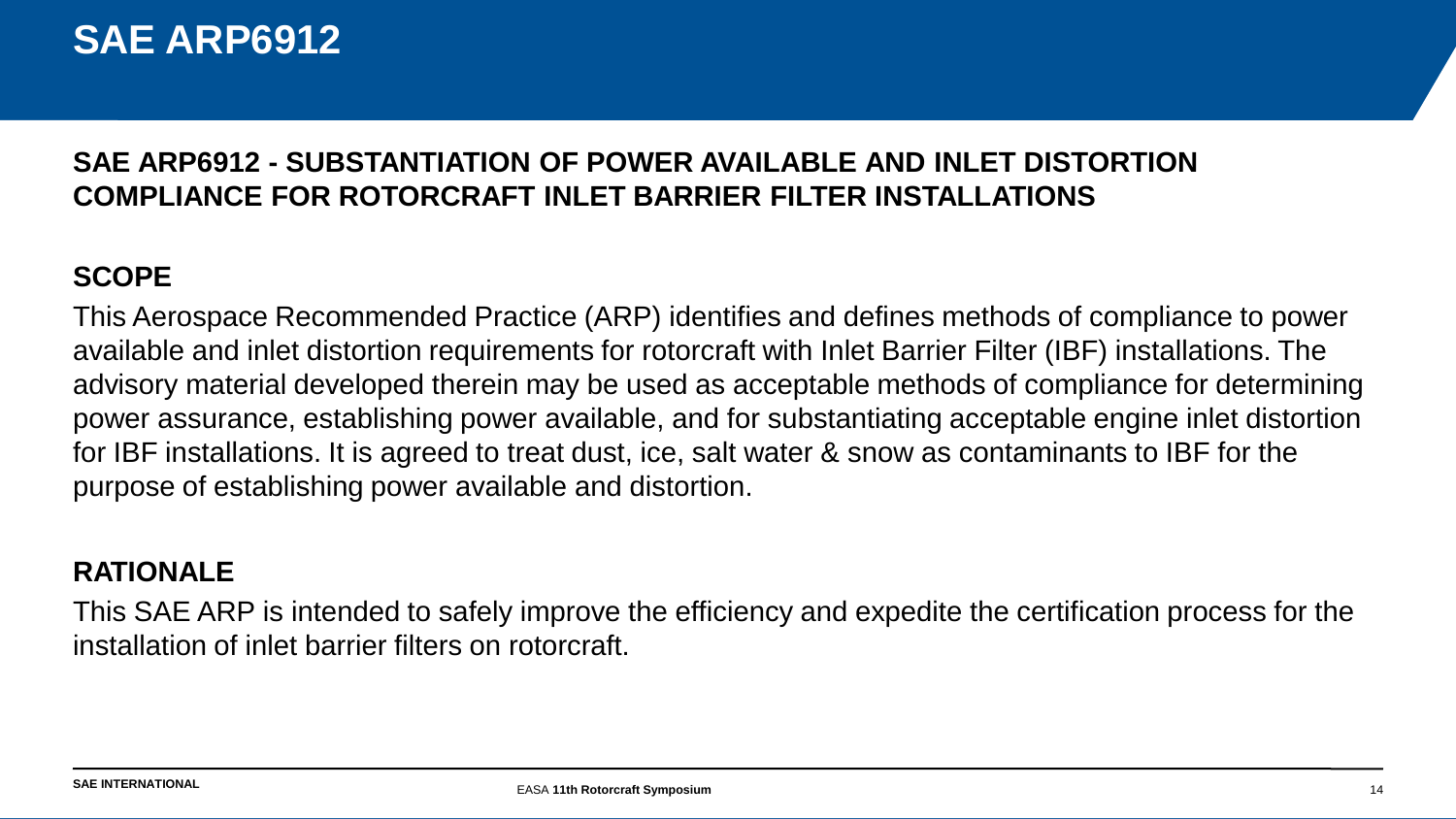#### **SAE ARP6912**

- **Important Definitions:**
	- IBF as a system (filter, monitoring sub-systems)
	- Types of contaminants (including icing)
	- Types of blockage (clogged, blocked, contaminated)

#### • **Hot Topics:**

- Involvement of engine manufacturers during design and testing (distortion)
- Involvement of airframe manufacturers for STC (performance & distortion)
- Acceptable performance penalty and PAC
- Flight Test demonstration method
- The use of bypass air as a mitigation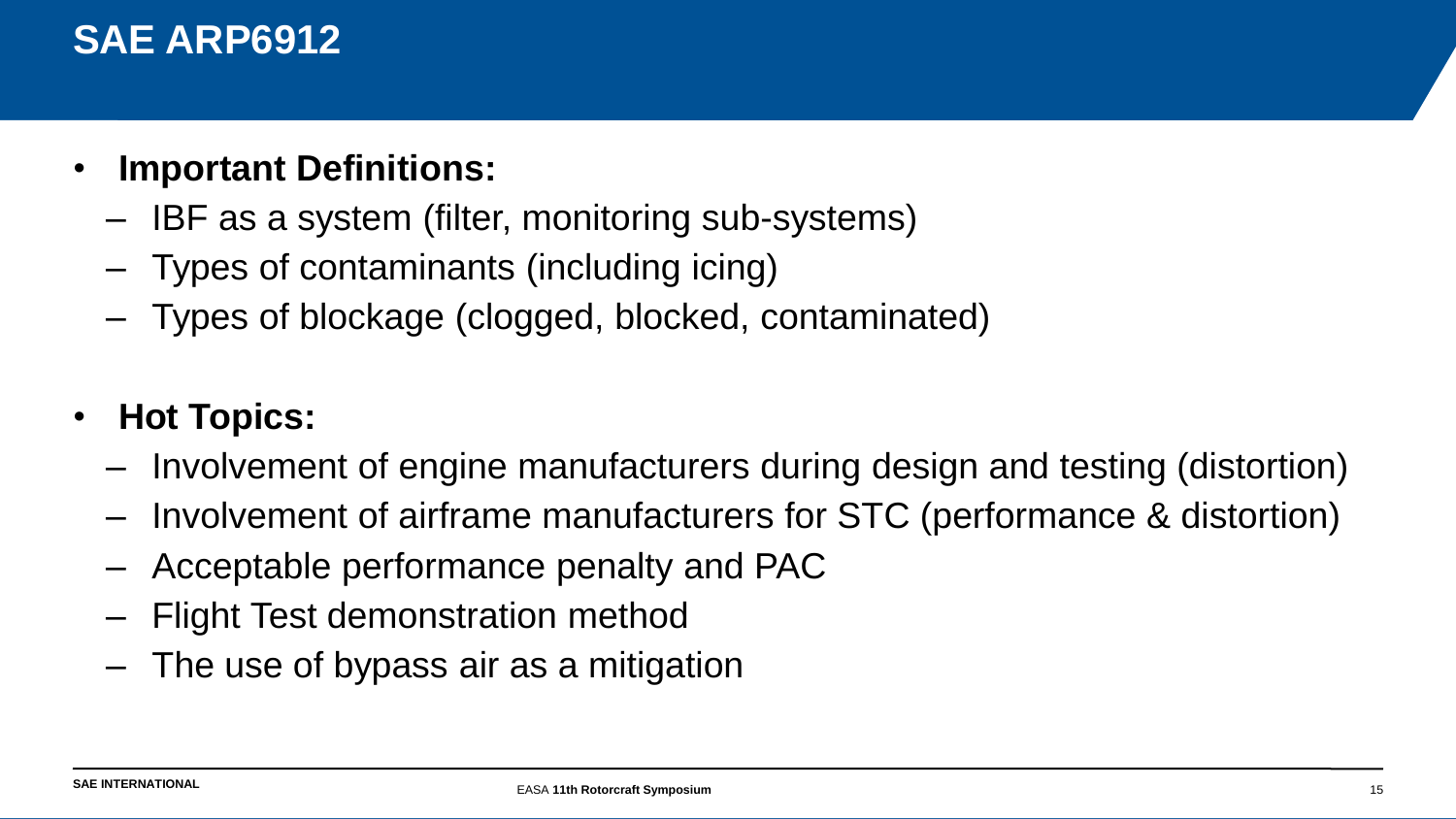#### **SAE ARP6912**

- **Schedule:**
	- Estimate finalized draft by early next year
	- Submission to FAA by summer